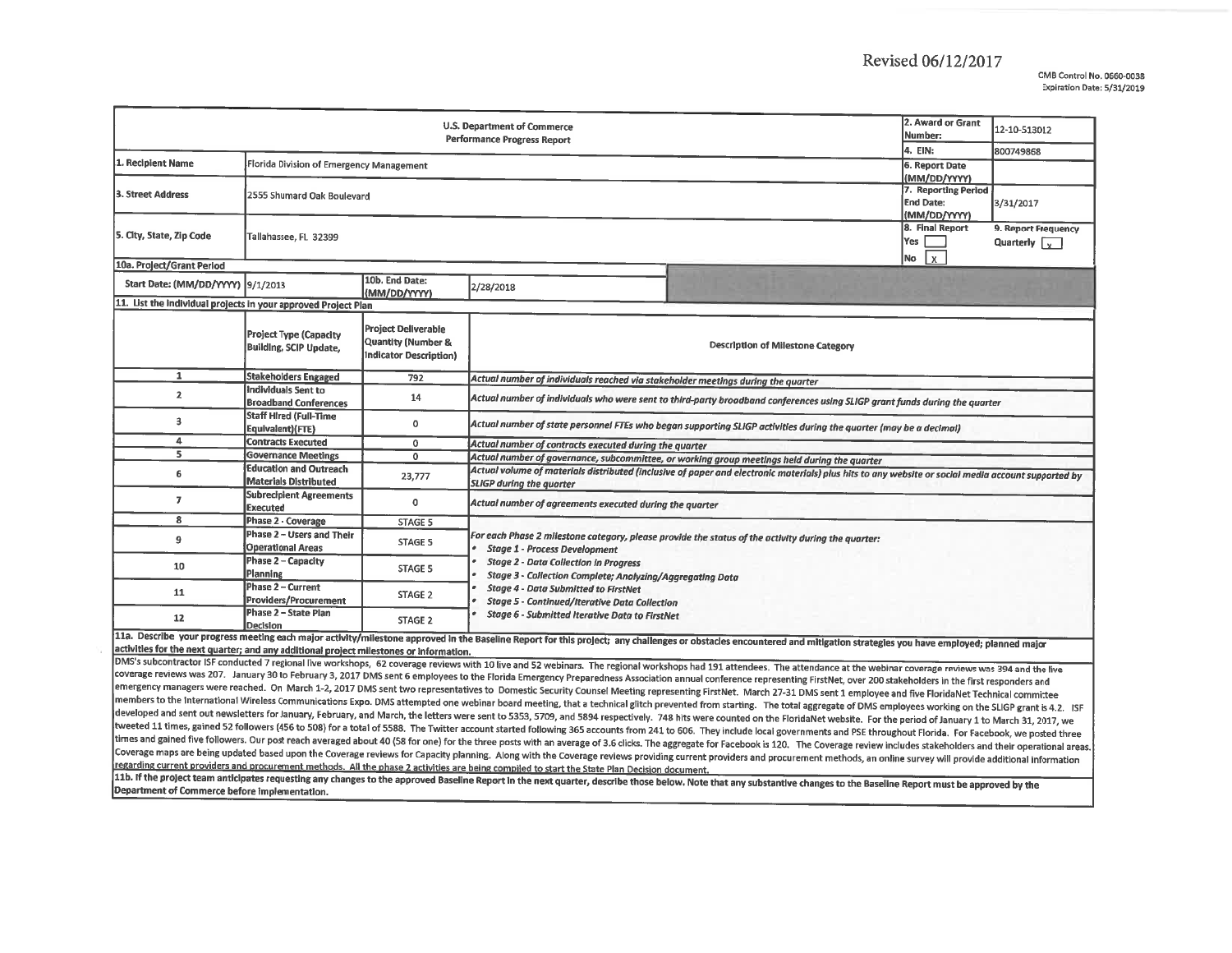|                                             |             | 11c. Provide any other information that would be useful to NTIA as It assesses this project's progress.                                                    |        |
|---------------------------------------------|-------------|------------------------------------------------------------------------------------------------------------------------------------------------------------|--------|
|                                             |             |                                                                                                                                                            |        |
| N/A                                         |             |                                                                                                                                                            |        |
|                                             |             |                                                                                                                                                            |        |
|                                             |             |                                                                                                                                                            |        |
|                                             |             | 11d. Describe any success stories or best practices you have identified. Please be as specific as possible.                                                |        |
| N/A                                         |             |                                                                                                                                                            |        |
| 12. Personnel                               |             |                                                                                                                                                            |        |
|                                             |             | 12a. If the project is not fully staffed, describe how any lack of staffing may impact the project's time line and when the project will be fully staffed. |        |
|                                             |             |                                                                                                                                                            |        |
| N/A                                         |             |                                                                                                                                                            |        |
|                                             |             |                                                                                                                                                            |        |
| <b>Job Title</b>                            | FTE%        | 12b. Staffing Table - Please include all staff that have contributed time to the project. Please do not remove individuals from this table.                |        |
| <b>DEM Grant Manager</b>                    | 50%         | Project (s) Assigned                                                                                                                                       | Change |
| DHSMV FloridaNet Data                       |             | Grant management and oversight                                                                                                                             | 0.00%  |
| Processing                                  |             |                                                                                                                                                            |        |
| Administrator/Policy                        | 0           | Education and outreach, policy, governance                                                                                                                 | 0.00%  |
| DHSMV FloridaNet Data                       |             |                                                                                                                                                            |        |
| Processing                                  |             | Administer the FloridaNet.gov website and assist with daily grant activities                                                                               |        |
| Administrator/Design                        | 0           |                                                                                                                                                            | 0.00%  |
| <b>DHSMV FloridaNet Data</b>                |             |                                                                                                                                                            |        |
| Processing                                  |             | Project planning and scheduling, web content, education and outreach, documentation                                                                        |        |
| Administrator/Planning                      | 0           |                                                                                                                                                            | 0.00%  |
| <b>DHSMV Grant Assistant</b>                | $^{\circ}$  | Assists grant manager and the FloridaNet team on day-to-day management of SLIGP activities                                                                 |        |
| <b>DHSMV Chief Technology</b>               |             |                                                                                                                                                            | 0.00%  |
| Officer                                     | 0           | Provides expertise in the technology and law enforcement areas                                                                                             | 0.00%  |
| <b>DHSMV SLERS Communication</b>            |             |                                                                                                                                                            |        |
| Expert                                      | $\mathbf 0$ | Provides expertise in radio communications and law enforcement areas                                                                                       |        |
| <b>DHSMV Utilities</b>                      |             |                                                                                                                                                            |        |
| Systems/Engineering                         |             | Assists in SLIGP activities and research                                                                                                                   | 0.00%  |
| <b>Specialist</b>                           | $\Omega$    |                                                                                                                                                            |        |
| <b>DMS Facilitator</b>                      | 10%         | Review documentation for guidance and recommendations                                                                                                      |        |
| <b>DMS Grant/Project Manager</b>            |             | Review project planning and provide guidance.                                                                                                              |        |
| Supervisor                                  | 15%         |                                                                                                                                                            |        |
| <b>DMS Grant/Project Manager</b><br>Program |             | Project planning, review deliverables, project management, and daily grant activities                                                                      |        |
| <b>DMS Grant/Project Manager</b>            | 50%         |                                                                                                                                                            |        |
| Program alternate                           |             | Project planning, review deliverables, project management, and daily grant activities                                                                      |        |
| <b>DMS Grant/ Project Manager</b>           | 50%         |                                                                                                                                                            |        |
| researcher                                  |             | Assists in SLIGP activities and research                                                                                                                   |        |
| <b>DMS Grant/ Project Manager</b>           | 1%          |                                                                                                                                                            |        |
| researcher                                  | 1%          | Assists in SLIGP activities and research                                                                                                                   |        |
|                                             |             |                                                                                                                                                            |        |
| <b>DMS Chief Technology Officer</b>         | 12%         | Provides expertise in the technology and law enforcement areas                                                                                             |        |
| <b>DMS Policy/Technical Advisor</b>         |             |                                                                                                                                                            |        |
| Legislative Affairs                         | 5%          | Provides review and quality control checks on web content, education and outreach materials, and documentation.                                            |        |
| <b>DMS Policy/Technical Advisor</b>         |             |                                                                                                                                                            |        |
| Divtel                                      | 1%          | Provides review and quality control checks on web content, education and outreach materials, and documentation.                                            |        |
| <b>DMS SLERS Communications</b>             |             |                                                                                                                                                            |        |
| Expert                                      | 1%          | Provides expertise in radio communications and law enforcement areas                                                                                       |        |
| <b>DMS Utilities Systems.</b>               |             |                                                                                                                                                            |        |
| <b>Engineering Specialist</b>               | 50%         | Assists in SLIGP activities and research                                                                                                                   |        |
| <b>DMS Grants Assistant</b>                 | 100%        | Assists grant manager and the FloridaNet team on day-to-day management of SLIGP activities                                                                 |        |
| <b>DMS Assistant Facilitator</b>            | 100%        | Administer the FloridaNet.gov website and assist with daily grant activities                                                                               |        |
| <b>DMS Finance and Accounting</b>           |             |                                                                                                                                                            |        |
| Supervisor                                  | 1%          | Review, approve and present budget change requests for the DMS                                                                                             |        |
|                                             |             |                                                                                                                                                            |        |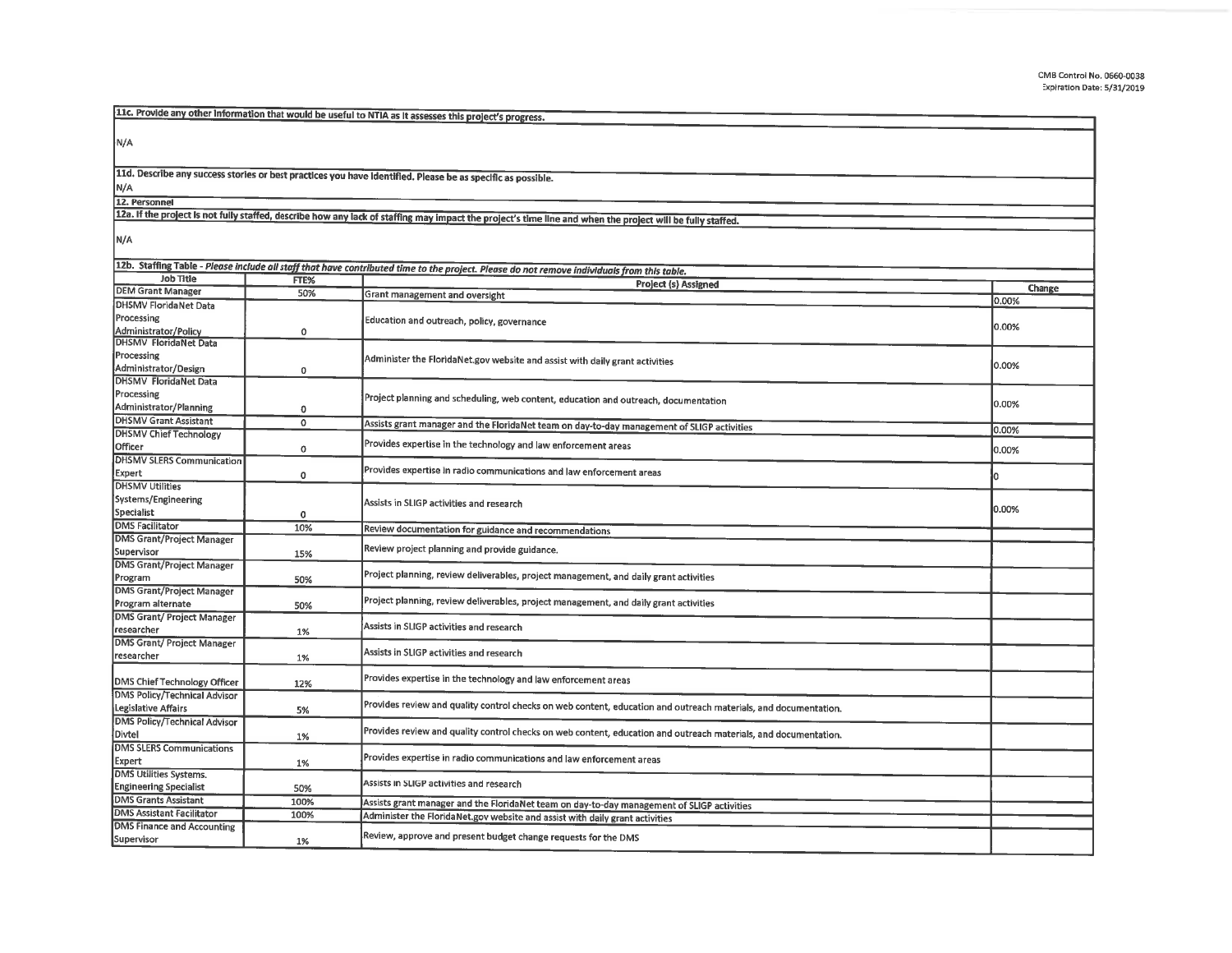| <b>DMS Divtel Finance and</b>                                                                                                         |                                                    |                                                                    |                                                                     |                                                                           |                      |                   |                 |                            |                             |
|---------------------------------------------------------------------------------------------------------------------------------------|----------------------------------------------------|--------------------------------------------------------------------|---------------------------------------------------------------------|---------------------------------------------------------------------------|----------------------|-------------------|-----------------|----------------------------|-----------------------------|
| Accounting Supervisor                                                                                                                 | 5%                                                 | Collect financial records and prepare budget requests              |                                                                     |                                                                           |                      |                   |                 |                            |                             |
| <b>DMS Divtel Finance and</b>                                                                                                         |                                                    |                                                                    |                                                                     |                                                                           |                      |                   |                 |                            |                             |
| Accounting Program Analyst                                                                                                            | 5%                                                 | Assists in SLIGP financial planning activities and research        |                                                                     |                                                                           |                      |                   |                 |                            |                             |
| <b>DMS Policy and Budgeting</b>                                                                                                       |                                                    |                                                                    |                                                                     |                                                                           |                      |                   |                 |                            |                             |
| Supervisor                                                                                                                            | 1%                                                 |                                                                    | Review, approve and present budget change requests for the DMS      |                                                                           |                      |                   |                 |                            |                             |
| <b>DMS Departmental Purchasing</b>                                                                                                    |                                                    |                                                                    |                                                                     |                                                                           |                      |                   |                 |                            |                             |
| Director                                                                                                                              | 1%                                                 |                                                                    | Review and approval purchasing related SLIGP requests and contracts |                                                                           |                      |                   |                 |                            |                             |
| <b>DMS Departmental Purchasing</b>                                                                                                    |                                                    |                                                                    |                                                                     |                                                                           |                      |                   |                 |                            |                             |
| Deputy Director                                                                                                                       | 2%                                                 | Prepare and review purchasing related SLIGP requests and contracts |                                                                     |                                                                           |                      |                   |                 |                            |                             |
| <b>DMS Departmental Purchasing</b>                                                                                                    |                                                    |                                                                    |                                                                     |                                                                           |                      |                   |                 |                            |                             |
| Agent                                                                                                                                 | 2%                                                 |                                                                    |                                                                     | Preview, document audit and route contracts and requests related to SLIGP |                      |                   |                 |                            |                             |
|                                                                                                                                       | 13. Subcontracts (Vendors and/or Subrecipients)    |                                                                    |                                                                     |                                                                           |                      |                   |                 |                            |                             |
| 13a. Subcontracts Table - Include all subcontractors. The totals from this table must equal the "Subcontracts Total" in Question 14f. |                                                    |                                                                    |                                                                     |                                                                           |                      |                   |                 |                            |                             |
|                                                                                                                                       |                                                    |                                                                    |                                                                     |                                                                           |                      |                   |                 |                            |                             |
|                                                                                                                                       |                                                    |                                                                    |                                                                     |                                                                           |                      |                   |                 |                            |                             |
| Name                                                                                                                                  | <b>Subcontract Purpose</b>                         |                                                                    | Type                                                                | RFP/RFQ issued (Y/N)                                                      | Contract<br>Executed |                   |                 | <b>Total Federal Funds</b> | <b>Total Matching Funds</b> |
|                                                                                                                                       |                                                    |                                                                    | (Vendor/Subrec.)                                                    |                                                                           |                      | <b>Start Date</b> | <b>End Date</b> | Allocated                  | Allocated                   |
| DHSMV                                                                                                                                 | Carry out daily grant activities                   |                                                                    | subrecipient                                                        | Ν                                                                         | (Y/N)<br>v           |                   |                 |                            |                             |
|                                                                                                                                       |                                                    |                                                                    |                                                                     |                                                                           |                      | 11/13/2013        | 9/30/2016       | \$4,768,658.00             | \$1,229,010.00              |
| Televate                                                                                                                              | Assist with Florida's response to the FirstNet RFI |                                                                    | vendor                                                              |                                                                           | ٧                    | 10/3/2014         | 10/17/2014      | \$27,500.00                | \$0.00                      |
| LeGrande Technical, LLC                                                                                                               | Assist with Florida's response to the FirstNet RFC |                                                                    | lvendor                                                             | $\checkmark$                                                              | $\checkmark$         |                   |                 |                            |                             |
| MemberClicks                                                                                                                          | <b>Host FloridaNet website</b>                     |                                                                    | lvendor                                                             | $\mathbf{v}$                                                              | v                    | 10/8/2014         | 10/24/2014      | \$34,899.00                | \$0.00                      |
| DMS                                                                                                                                   | Carry out daily grant activities                   |                                                                    | subrecipient                                                        | N                                                                         | v                    | 7/1/2016          | 6/30/2017       | \$5,795.00                 | \$0,00                      |
| ISF, Inc                                                                                                                              | Assist with Florida's response for data collection |                                                                    | vendor                                                              | $\checkmark$                                                              | v                    | 10/28/2016        | 2/28/2018       | \$4,007,753.00             | \$732,217.00                |
|                                                                                                                                       |                                                    |                                                                    |                                                                     |                                                                           |                      | 11/18/2016        | 6/30/2017       | \$1,858,905.00             | \$0.00                      |
| 13b. Describe any challenges encountered with vendors and/or subrecipients.                                                           |                                                    |                                                                    |                                                                     |                                                                           |                      |                   |                 |                            |                             |
| N/A                                                                                                                                   |                                                    |                                                                    |                                                                     |                                                                           |                      |                   |                 |                            |                             |